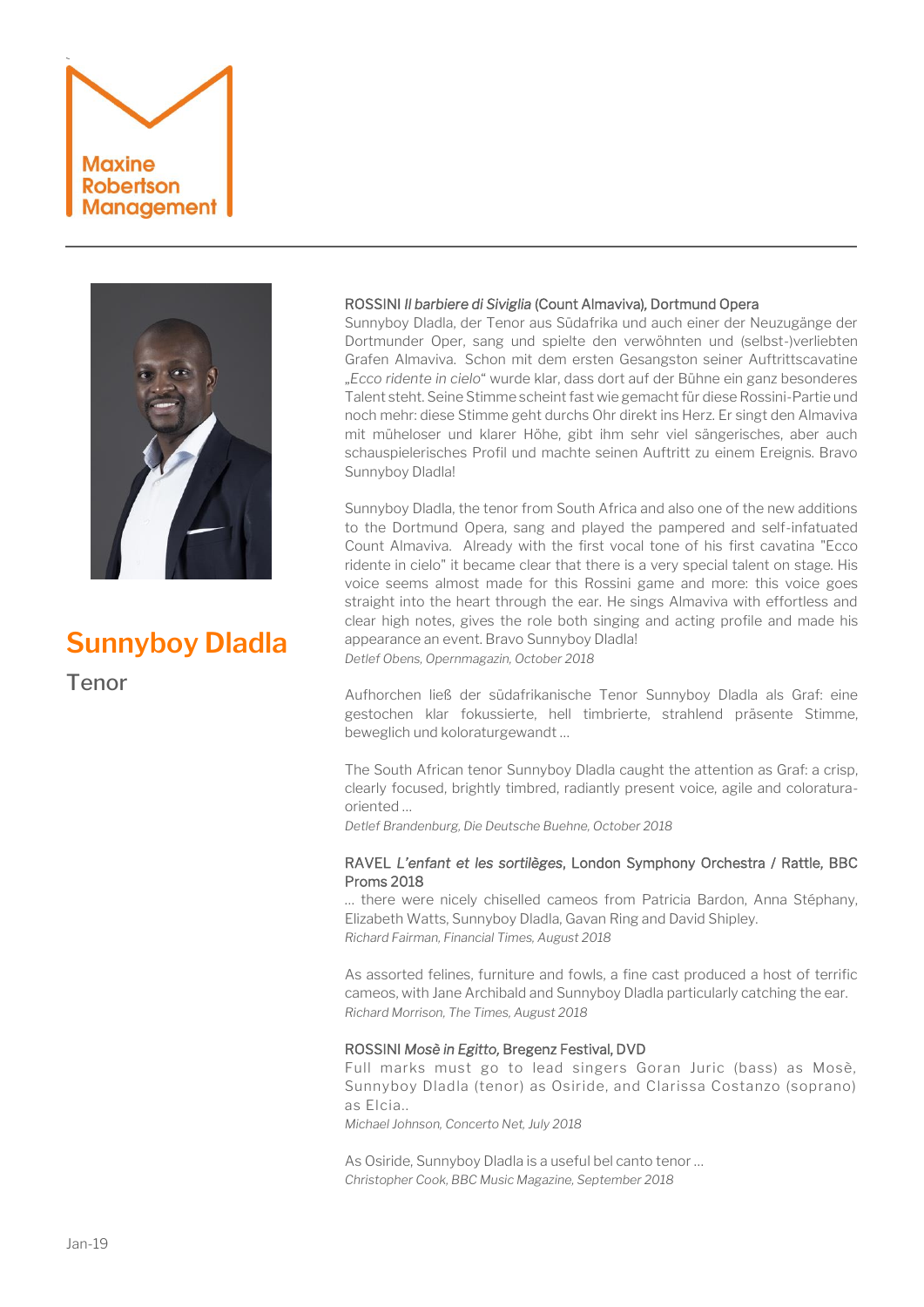

As Osiris, Sunnyboy Dladla's flexible tenor offers bright tone and a definite emotional charge …

*George Hall, Opera, October 2018*

#### ROSSINI *Mosè in Egitto,* Bregenz Festival

… Osiride, fort bien chanté par le ténor sud-africain Sunnyboy Dladla, qui vocalise à la perfection sans pour autant négliger un jeu scénique bien en situation.

… Osride, very well sung by the South African tenor, Sunnyboy Dladla, vocalising to perfection without neglecting the stage play. *Jean-Marcel Humbert, Forum Opera, July 2017*

… sorprendieron muy positivamente los dos tenores, el surafricano Sunnyboy Dladla (Osiride) y Matteo Macchioni (Aaron), el primero en particular con un timbre y un color que recordaban al de Juan Diego Flórez. Muy rossiniano.

.... very positively surprising were the two tenors, the South African, Sunnyboy Dladla (Osride) and Matteo Macchioni (Aaron), the first in particular with a timbre and colour which recalls Juan Diego Flórez. Very Rossinian. *Karl Foster, El Periódico, July 2017*

#### ROSSINI *La Cenerentola* Opera North

More impressive is the South African tenor Sunnyboy Dladla, who projects cleanly and articulates the runs neatly, delivering the evening's best singing in the virtuoso aria "Si, ritrovarla".

*Rupert Christiansen, The Telegraph, 18 February 2017*

But the grand finale gains strength from the introduction of two exceptional new faces. [Sunnyboy Dladla](https://www.youtube.com/watch?v=9TyfDHI2vnA) is a South African tenor whose voice seems to hover effortlessly in the high altitude of Prince Ramiro's tessitura … *Alfred Hickling, The Guardian, 19 February 2017*

Another newcomer, the South African tenor Sunnyboy Dladla, lives up to his name as a delightful Prince Ramiro, hitting (and holding) stratospheric top notes with assurance.

*Richard Morrison, The Times, 21 February 2017*

Dladla's tenor soared ferociously… and his articulation was strikingly crisp. *Martin Dreyer, Opera 2017*

#### CIMAROSA *Il matrimonio segreto*, Oper Zürich

Als Gewinner des Abends ist Sunnyboy Dladla zu nennen, der mit seinem wunderschön timbrierten lyrischen Tenor und mit angenehmen Spiel viele Bravos für sich einheimsen konnte.

The star of the evening is Sunnyboy Dladla with his beautiful lyric tenor voice and delightful acting, earning himself many 'Bravos'.

*John H. Mueller, Der neue Merker, 29 October 2014*